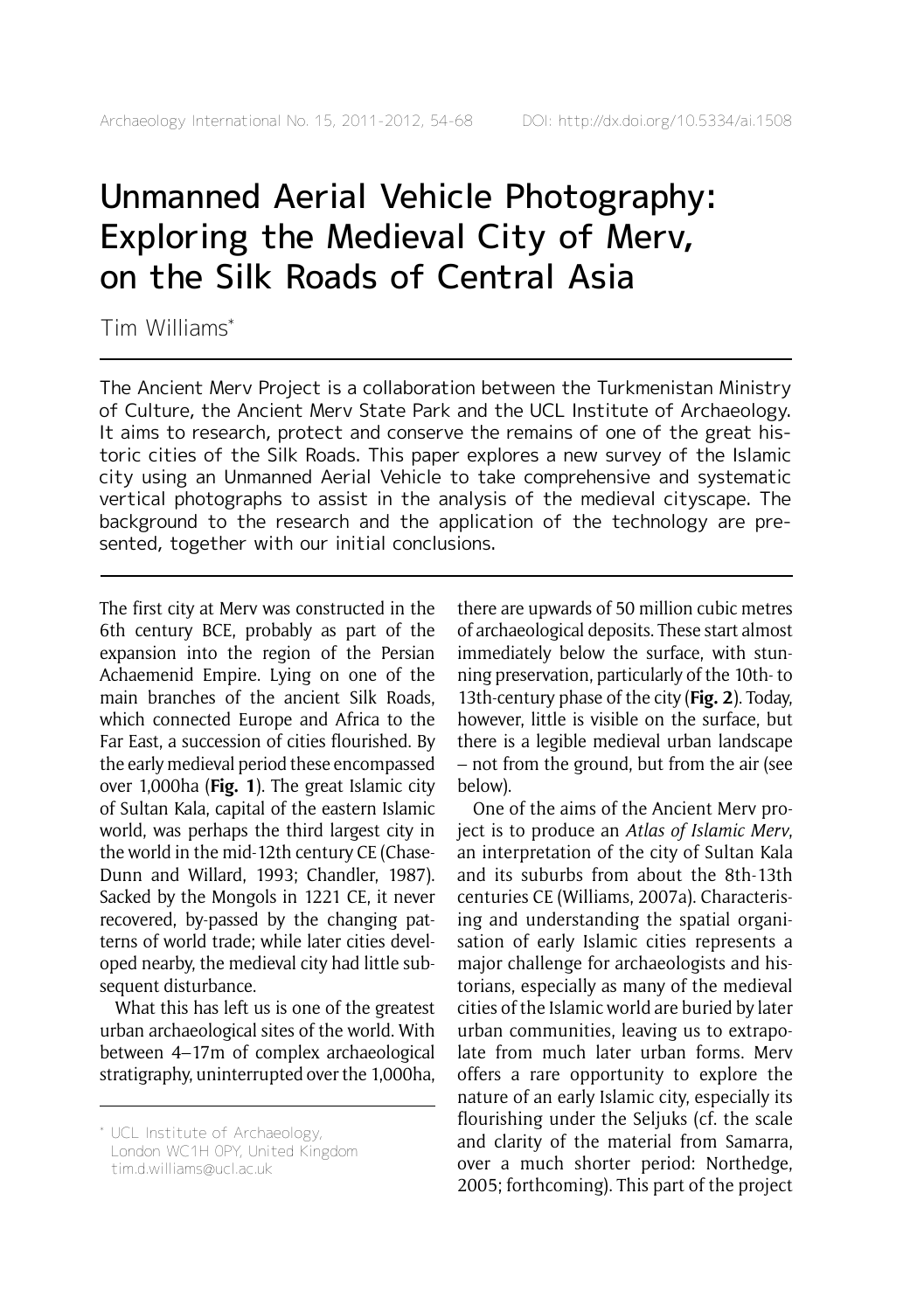

**Fig. 1:** The cities of Merv. The earliest, Erk Kala, was founded in the 6th century BCE; in the 3rd century BCE it became the citadel for the larger Hellenistic city of *Antiochia Marginana* (today known as Gyaur Kala). Around the 8th century CE the new city of Sultan Kala was built to the west, with Gyaur Kala becoming an industrial suburb. In the 15th century the Timurid city of Abdullah Khan Kala was constructed to the south, with the walled extension Bairam Ali Khan Kala added in the 18th century.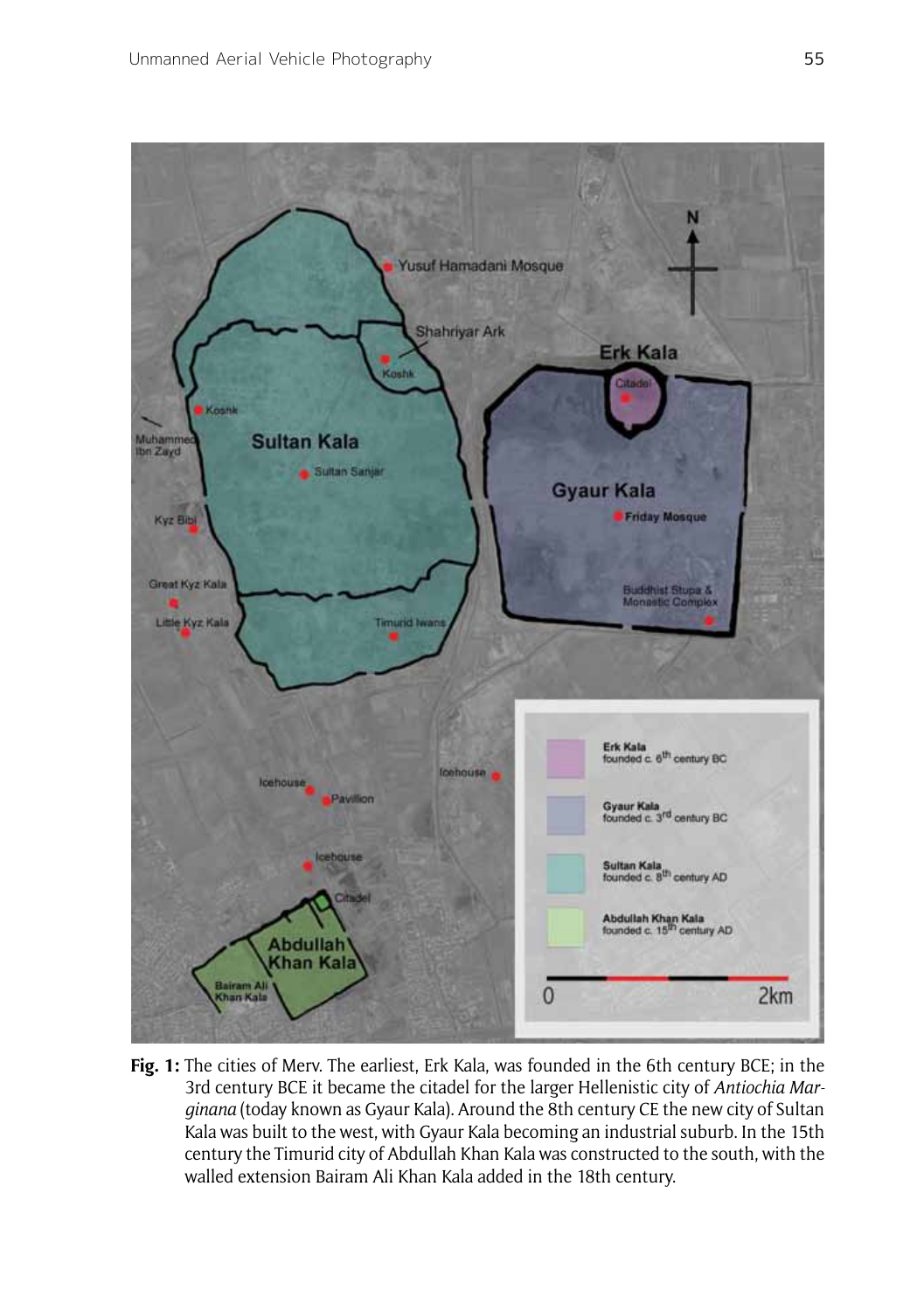

**Fig. 2:** Excavation of one of the central markets of the Islamic city in 2010. The walls of the buildings (in the background), destroyed in the Mongol sack of the city, still stand c.2.5m high, to just below the contemporary ground surface, with the floors and herringbone brick courtyard preserved under the destruction debris and erosion material.

(Williams, 2008) aims to explore the broad structure and organisation of the urban space, including:

- a. public/communal versus private/ domestic space – to enable an understanding of neighbourhoods, and social organisation/structuring of the urban space;
- b. public/communal building functions – to enable an understanding of the structure of neighbourhoods, and the provision of services and facilities, and the central or diffused structure of the facilities; and
- c. unbuilt space outside private and public/communal building complexes – to enable an understanding of the nature of the built environment, the quantity of garden and other space, access, etc.

The UCL Institute of Archaeology has developed a long collaboration with the Ministry of Culture in Turkmenistan to research, conserve and present the archaeology of Merv.<sup>1</sup>

## **Previous air-borne survey**

The only vertical aerial photographs (APs) we have been able to discover for the area were taken by the Soviets in the 1970s. Unfortunately, no negatives could be located and the surviving prints, which are damaged, do not provide a complete coverage and have a number of exposure and focus issues. Nevertheless, the images clearly demonstrated the potential of such an approach, with excellent definition of buildings, streets, canals, etc. (**Fig. 3**).

A lack of accurate base maps of the region $2$ complicated the geo-referencing of these images. Thus it was decided to acquire a high-resolution satellite image – to provide a frame of reference against which to attempt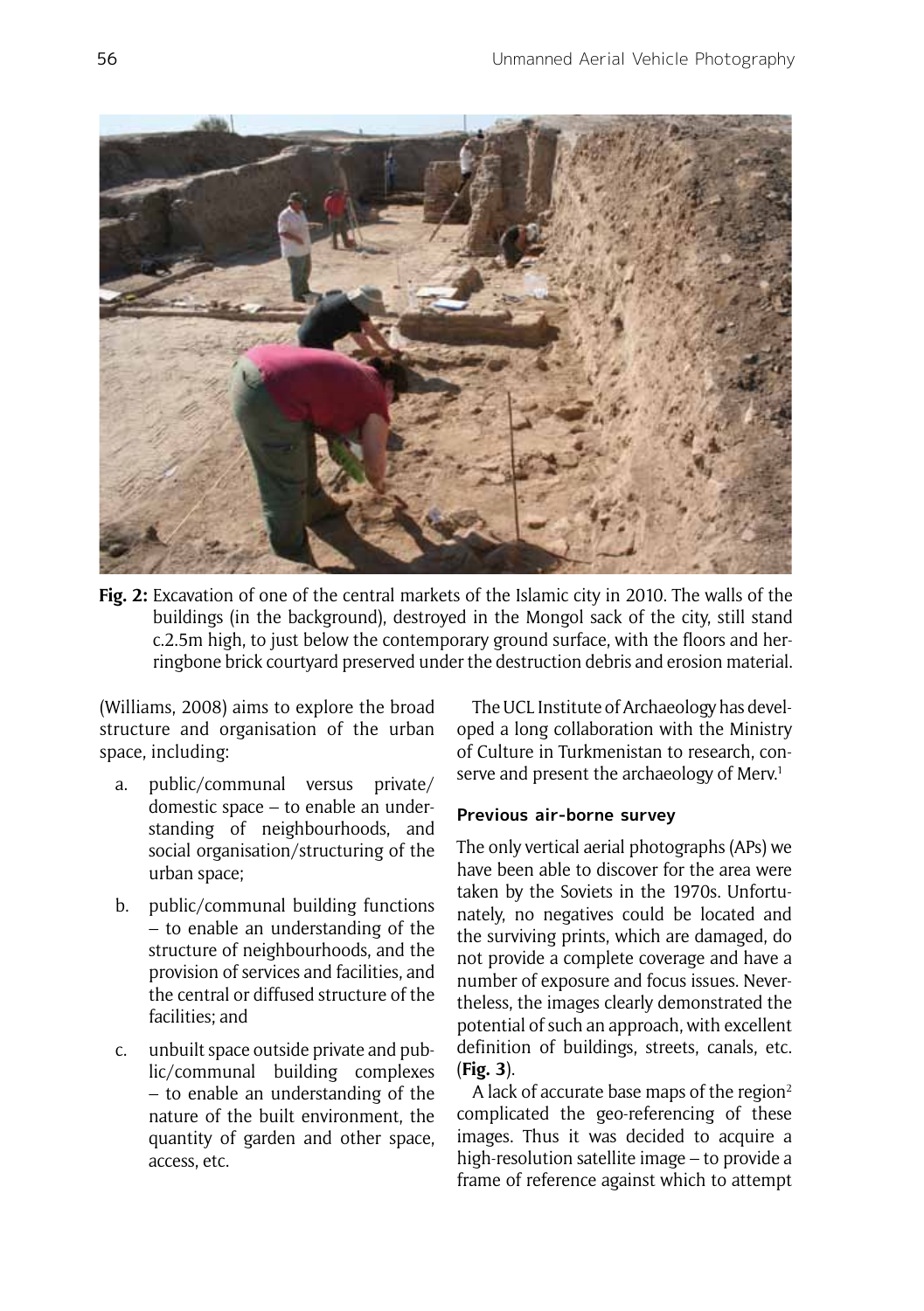

**Fig. 3:** Soviet (1970s) vertical air photograph covering the north central part of Sultan Kala, with the citadel (Shahriyar Ark) visible upper right and the Madjān Canal winding its way northward (top).

the rectification of these APs, to act as a base map for future survey work, and to provide new comprehensive imagery – and in April 2001 the Merv project commissioned an IKONOS satellite image (**Fig. 4**). In advance, Prof. Peter Dare (Dept of Geodesy and Geomatics Engineering, University of New Brunswick) established a control network, using a Global Positioning System (GPS), linked to the International Terrestrial Reference Frame (ITRF) (Ziebart *et al*., 2002; **Fig. 5**). This enabled us to reference the satellite image accurately and to use this as a base for working on the existing AP data. We have started to map

out the Islamic cityscape (Williams, 2008).

However, the patchy quality of the 1970s photographs, and the resolution of the satellite imagery, was sometimes frustrating. It was clear that a new campaign of aerial photography could yield important additional information. In particular, repeated flights, documenting the site at different times of the year (to explore the impact of changing moisture and vegetation) and at different times of the day (to explore the ability of changing light strengths and angles to highlight features and surface compaction), could potentially add significantly to our ability to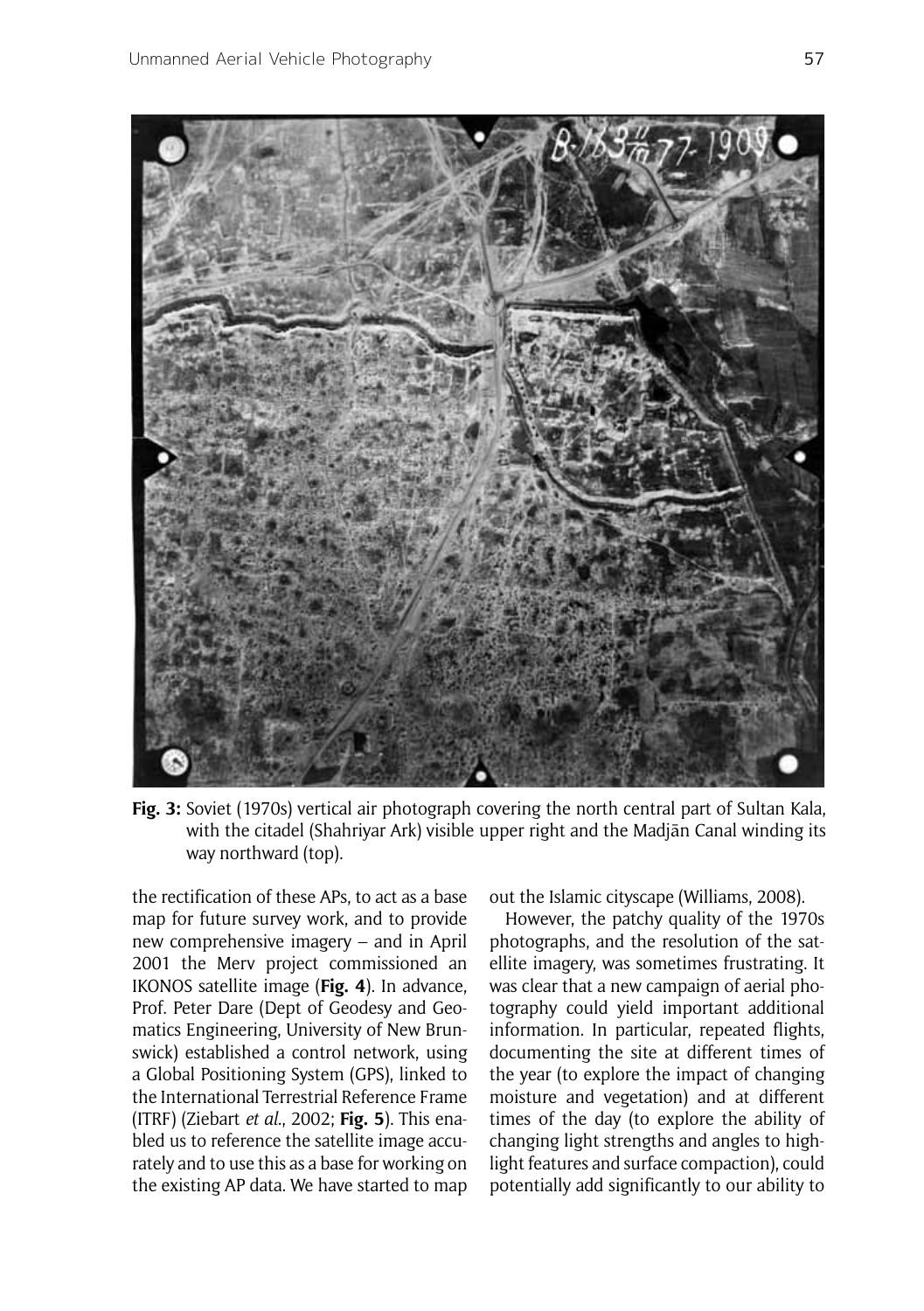

**Fig. 4:** Part of the IKONOS satellite image taken in April 2001, showing the north central part of Sultan Kala (broadly the same area as **Fig. 3**). Its 1m resolution does not provide the same level of detail as an AP, but the excellent quality – and the ability to geo-rectify it – provides the basis for AP analysis.

map the cityscape.

But there were significant problems in collecting new material, not least the availability of appropriate planes and the sensitivity of the area (not far from the military airfield at Mary). Over a number of years repeated attempts to arrange new surveys failed. Then the advent of Unmanned Aerial Vehicles (UAVs) began to offer an alternative method of data collection.

## **Using a UAV**

Early commercially available UAVs were often quite difficult to fly (at least in terms of straight and level flying, necessary for good survey images), and often only flew at relatively low altitudes (c.50–150m). The latter meant that the images taken covered a relatively small area: so the practicalities of surveying some 10km<sup>2</sup> of a city and its suburbs were daunting. In addition, early UAVs had issues of stability – both camera wobble (leading to non-vertical pictures) and camera shake (resulting in blurred images) – as also in the ability to control flight paths, with the difficulty of ensuring overlapping images. Even when acquired, the 'stitching' of such a large number of images into a photo-mosaic, and their geo-rectification, would be a timeconsuming and complex endeavour.

The quality of UAVs has improved massively during the last few years and, with this, there has been a considerable widen-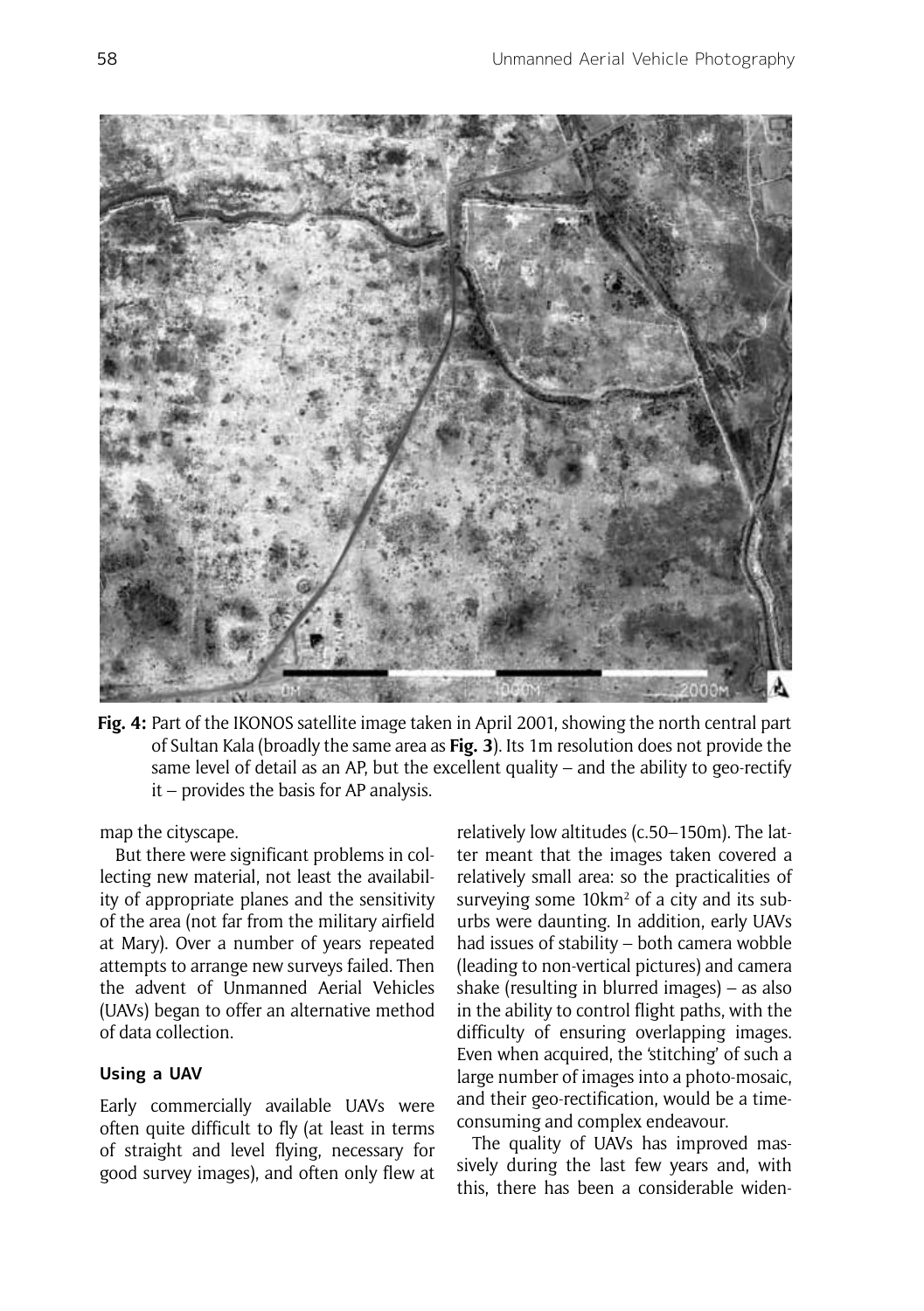

**Fig. 5:** The Lecia Global Positioning System (GPS) set up to establish a control point, on one of the road bridges near Ancient Merv, to geo-reference the IKONOS satellite image.



**Fig. 6:** The *swinglet* CAM UAV (© senseFly LLC).

ing of their application and use (Anderson, 2012). The breakthrough for our work has come with the advent of more sophisticated flight-control software, enabling the user to prepare flight plans more accurately and systematically, thus ensuring consistent coverage, and with the development of semiautomatic systems to create geo-rectified

photo-mosaics from the data captured.3

## **The equipment**

The project purchased a *swinglet* CAM,4 a ready-to-deploy light-weight mini UAV, weighing just 500g, with a wing span of 80cm (**Fig. 6**). It has an on-board system comprising a compact 12-megapixel digital camera,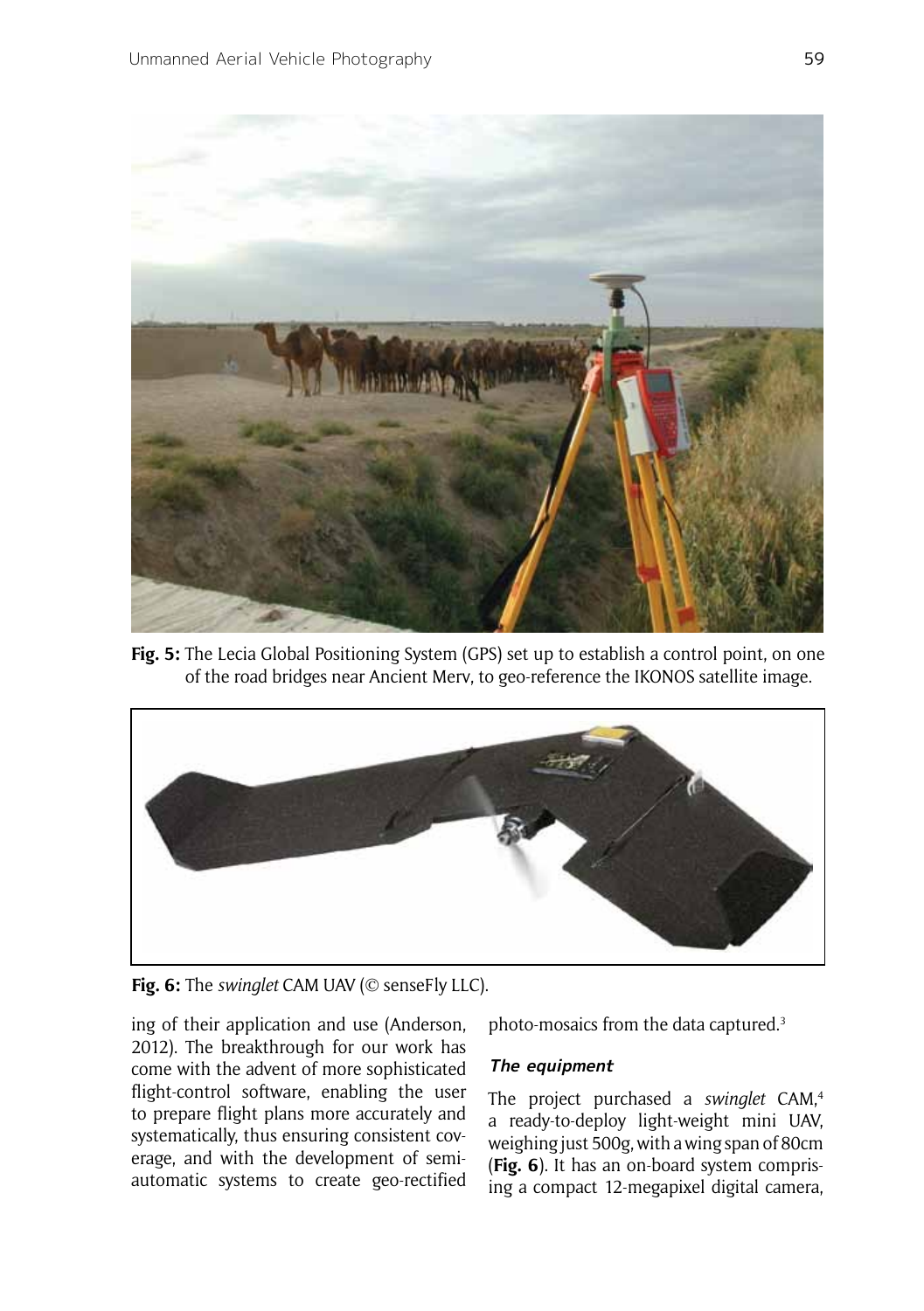

**Fig. 7:** The rugged carrying case for the UAV (mounted in the lid) and its supporting equipment, making it easy to transport.

a GPS and a radio receiver, and is controlled by a ground-based computer, a semi-rugged tablet, via a 2.4GHz radio modem for data transfer. The UAV, all its accessories and the ground-based computer can be stored in a single carrying case (**Fig. 7**).

# **Flight programming**

The crucial development for our application of this system for archaeological survey was the quality of flight programming. This enabled us to develop a comprehensive survey strategy, at a variety of resolutions, across pre-defined flight patterns. The autopilot software, *e-mo-tion* (Electronic MOnitoring staTION) (**Fig. 8**), allows the user to establish:

- 1. the area to be photographed (either by drawing a rectangle over a map or entering specific coordinates);
- 2. a flight pattern within this, via a series of waypoints (**Fig. 9**), which establishes the orientation and number of runs and the interval of photograph locations along the flight; and
- 3. the altitude of the flight, which establishes the resolution of the images (see below).

The flight plan is then uploaded to the UAV before take-off. The UAV uses on-board information on wind speed, speed, yaw/ pitch/roll, altitude and overall position (via the GPS) to analyse the mission and continuously adjust the UAV to maintain the flight plan; all of which is monitored by the ground-based computer via the radio link. Photographs are taken automatically, according to the pre-defined plan. However, simple drag-and-drop commands and mouse clicks can be used to update the flight plan, trigger pictures, return the UAV to its starting location, or initiate a landing.

Flight planning is done against a backdrop of a base map or a satellite image, both currently provided by Bing Maps Platform.5 Unfortunately, Bing's coverage in Turkmenistan is not great, either in terms of mapping roads and features, or in the resolution of the satellite imagery. Flight planning at Merv was difficult as the Bing map for our area only showed a single road, so it was hard to orientate ourselves to the known features of the landscape. The lack of any local internet connection in Turkmenistan also means that any imagery/maps used have to be cached onto the computer before departure. It would be excellent to have the option to choose Google Earth maps/satellite images,6 or to be able to load our own geo-referenced satellite images or maps as a backdrop.

## **Image resolution and quality**

The scale of resolution of the images is controlled by the flight altitude. The autopilot software selects the UAV altitude based on the user's preferred image resolution: thus a resolution of 2cm per pixel is attained by flying at c.52m, or 4cm/pixel at c.105m, based on the resolution of the camera (see below, **Fig. 11**). The UAV is capable of flying at significantly higher altitudes. Obviously, the area covered in a single flight is dictated by the scale of image overlap selected and the altitude of the flight.

The images are as good as the camera installed on the UAV. However, the system cuts the UAV's motor just before taking a pic-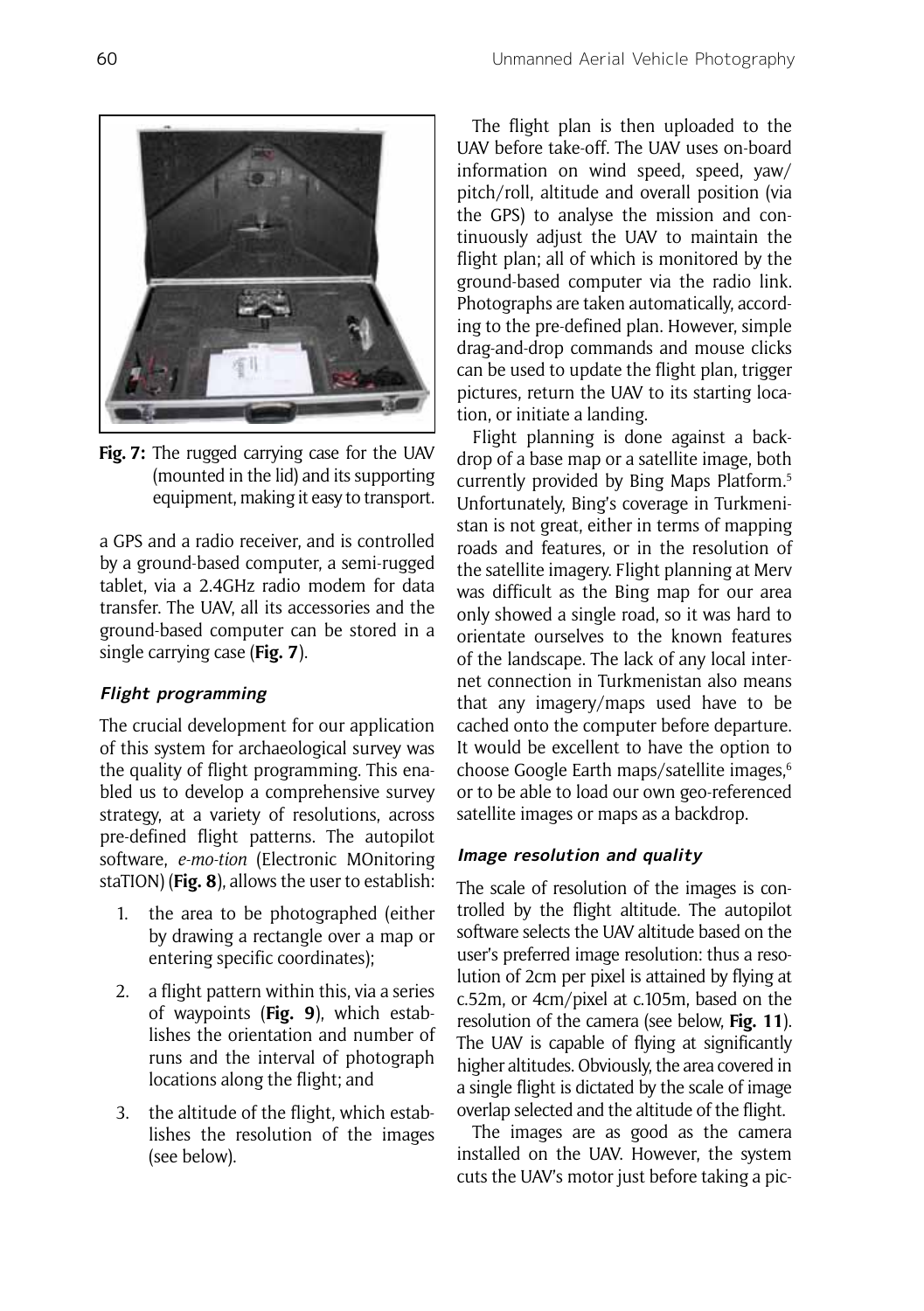

**Fig. 8:** *e-mo-tion* software panel, showing the map window, the waypoint editor and the photograph location editor (© senseFly LLC).



**Fig. 9:** Tracklog of a single flight in the north-west of Sultan Kala (output as a kml file from the software and displayed on the Google Earth satellite image). The UAV took off north-west from near the centre of the survey area, before starting the systematic north-south runs pre-programmed in the flight plan.

ture to avoid vibrations. It also checks for a level position before triggering the camera shutter. Overall, the stabilisation and wind correction, despite the lightness of the UAV,

was excellent. At the 4cm/pixel resolution, few images were blurred or significantly non-vertical; when images were unusable, the scale of overlap ensured that a compos-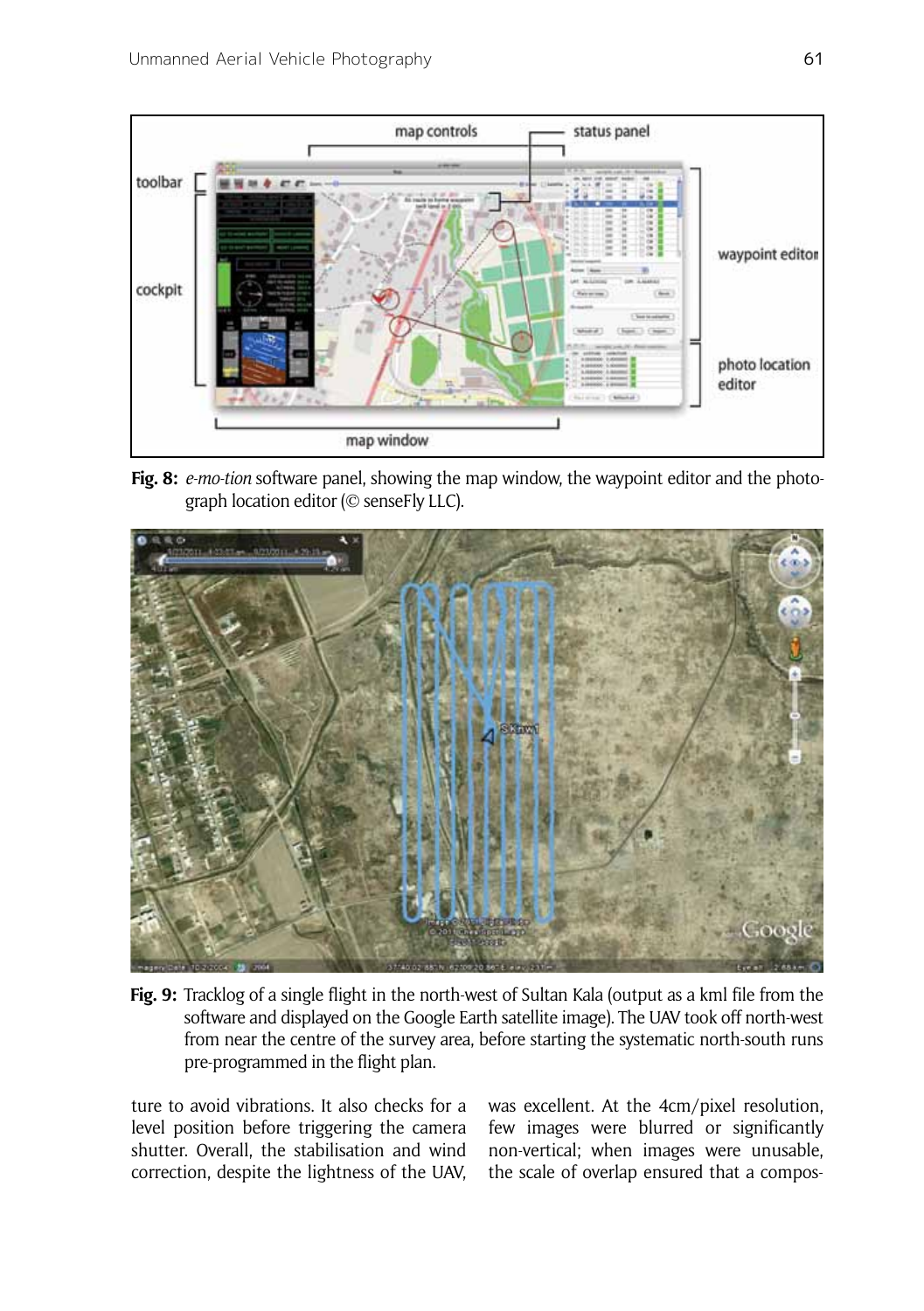

**Fig. 10:** Coverage of APs over Merv, with each coloured box representing a single flight. Note the larger area covered in the northern part of the survey, when flying at c.105m and capturing 4cm/pixel resolution images, as compared to the smaller survey grids to the south, at the 2cm/pixel resolution.

ite mosaic was still possible. At 2cm/pixel this was more problematic, as the interval between the images was smaller and fluctuating winds did cause some problems, with some gaps developing in the coverage. Indeed, it was generally much harder to control the scale of images generated at this level.

# **Flight times and wind speeds**

The battery pack on the plane is light; on a mostly level flight, with a fully-charged battery, flight time would not exceed 25 minutes (given an average ground speed of 7–10m per second). High winds, or frequent altitude changes, decrease the endurance of the UAV and its lightness means that it cannot operate in wind speeds in excess of 25km/h or 7m/s, although at Merv this was seldom problematic.

## **Flight data**

The UAV's on-board GPS system provides a complete flight log, transmitted to the ground-based computer during the flight. This enables post-flight software on the ground computer to geo-tag each image with information on location, height and plane positioning (latitude, longitude, altitude\_amsl, altitude\_wgs84, heading, yaw, pitch and roll). It also produces a kml file of the route (a tracklog), which can be directly imported into Google Earth (**Fig. 9**).

# **Preliminary results of the Merv survey Coverage**

The initial plan was to test general performance of the system, trying different survey patterns and resolutions. But there was also an imperative to capture new data for the *Atlas* project, and it was hoped to cover the entire area of the Islamic city and its suburbs at the maximum 2cm/pixel resolution. However, a short September 2011 field season meant that we only had a 10-day flying window. As a result, the southern area was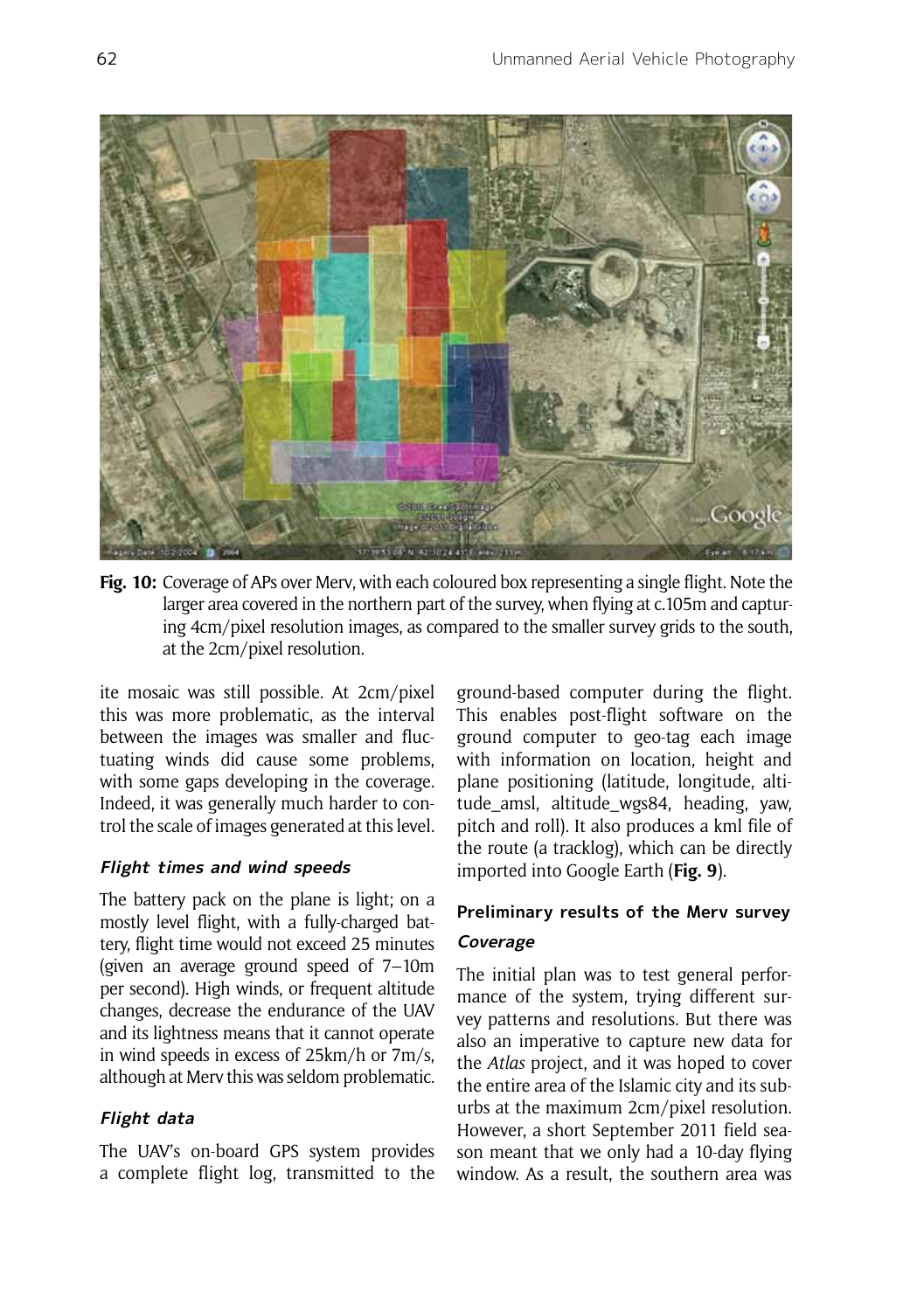

**Fig. 11:** The difference between the 2cm/pixel resolution (**a** & **c**) and the 4cm/pixel resolution (**b** & **d**); images at the top of the mausoleum of Sultan Sanjar, and at the bottom of an excavation trench (MSK027).

captured at 2cm/pixel and the northern area at 4cm/pixel (**Fig. 10**).

It was normally possible to undertake two flights in the morning (between 8.00– 9.00am) and one or two flights in the afternoon (between 5.30–6.30pm); most days the electrical power in the Merv region went off between mid-morning and late afternoon, so battery recharging was problematic. The flights were timed to take advantage of reasonably strong light, but at a low angle, to accentuate the largely earthwork nature of the site. It would have been desirable to fly the whole area at the same time each day, but this was impossible given the time constraints. An attempt was made to fly the southern half of the area in the afternoons and the northern section in the mornings, but even this was not always feasible. Over the 10-day period a total of 26 flights were

undertaken, acquiring some 5,800 individual images of which 5,626 were part of consistent survey runs (the rest being test runs, flights over specific rural monuments, etc.):

- $\cdot$  3,553 at 2cm/pixel covering an area of 4.03km2
- $\cdot$  2,073 at 4cm/pixel covering an area of 5.46km2

This encompassed most of the Islamic city of Sultan Kala and its associated suburbs, although there was not time to cover all of the suburban areas to the west of the city (**Fig. 11**). The coverage was not perfect, partly due to the time constraints, but also because of the project team needing to get used to the equipment. However, it steadily improved and the 4cm/pixel flight patterns were easier to plan and realise.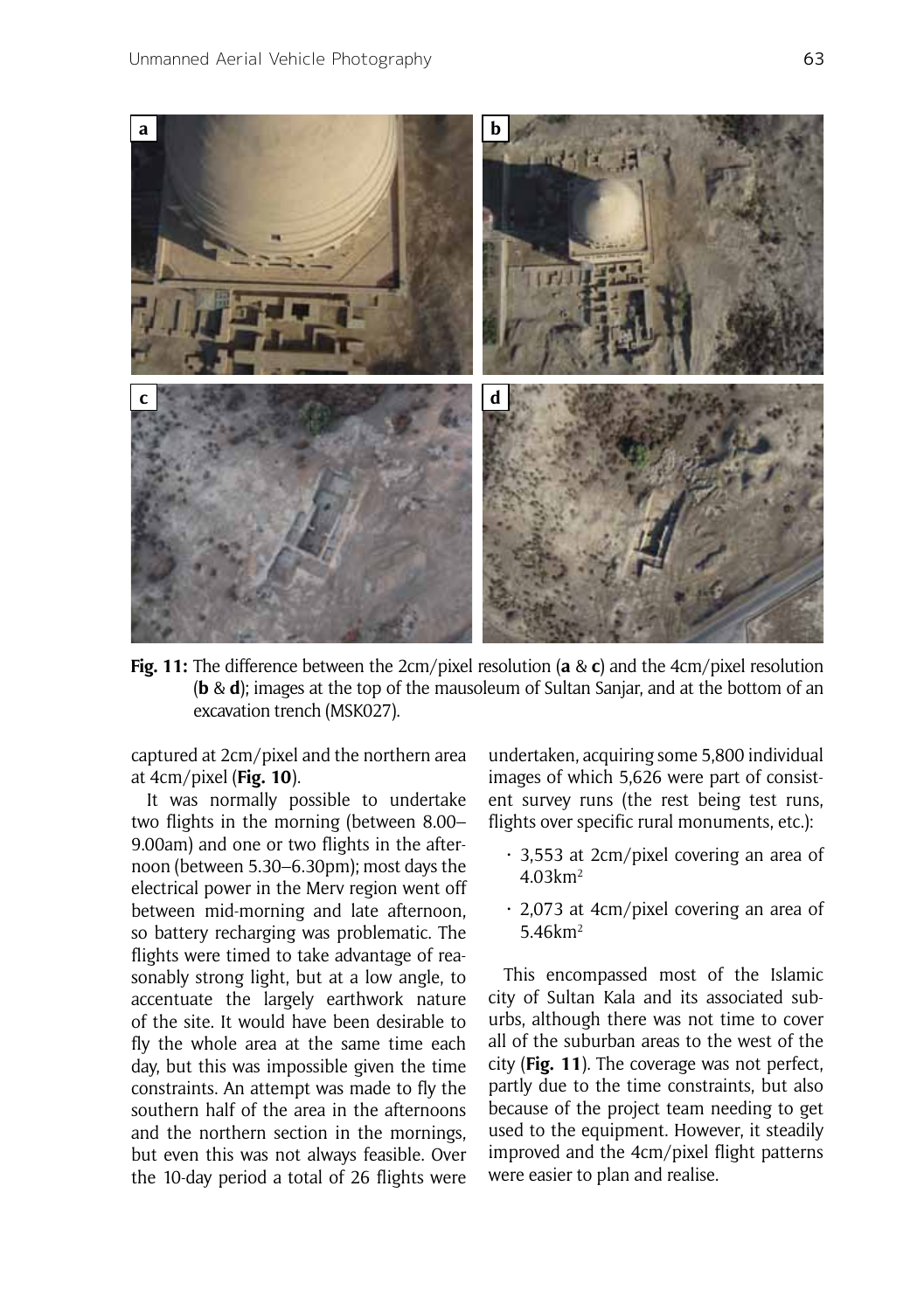because it attracted no attention (including from the local authorities!).

Landing was not the easiest feature; in an unforgiving landscape of camel thorn and broken pottery, it would have been desirable to catch the UAV, but this was not as simple as it might sound. The landing pattern is for the UAV to circle 75m above the take-off point; when landing is initiated, it glides down in a circular pattern. Obviously, with such a light plane, the wind caused it to speed up and slow down as it circled. The engine can be manually kicked in to raise the nose and on good days we guided it down, stalling into the wind at the end, safely into a waiting catcher's arms – but plenty of days we missed! However, since the plane is gliding relatively slowly (the digital camera shuts off before landing and safely retracts), the landings were gentle enough even when we missed, although this resulted in having to pick small bits of grit or camel thorn out of the wings.

Overall, it was easy to learn how to use the software, and the flight programming systems are excellent. Since the mission we have been in close contact with the manufacturer, senseFLY, who have been open to suggestions regarding software development.

## **Post-processing**

The other key feature in the applicability of this survey equipment is the ability to process and use the large number of images generated during the fieldwork. With nearly 6,000 images captured in 10 days – and this is on the low side, given experimentation and power issues – post-flight processing needs to be effective, if we are to generate more than just attractive images of monuments and landscapes.

As stated above, the post-flight software on the field laptop tagged the individual images with basic locational data. The user can then employ a variety of commercial and freeware systems to analyse and process the imagery. However, senseFLY also provides a comprehensive post-flight processing system which

of an area within the citadel of Shahriyar Ark.

The image quality was generally excellent and again the 4cm/pixel runs certainly provided good quality imagery for the survey purposes (**Fig. 11,b** & **d**). It was possible in the field to check coverage and to capture imagery of specific monuments and landscapes, and then back at base to undertake some simple manual photo-mosaic creation (**Fig. 12**).

## **Performance: practical issues**

The *swinglet* was easy to deploy. The carry case enabled it to be transported easily and the open nature of the Merv terrain made it simple to launch and observe. The UAV was very quiet: at 100m it could only just be heard when directly overhead – useful

**Fig. 12:** A manually constructed photo-mosaic

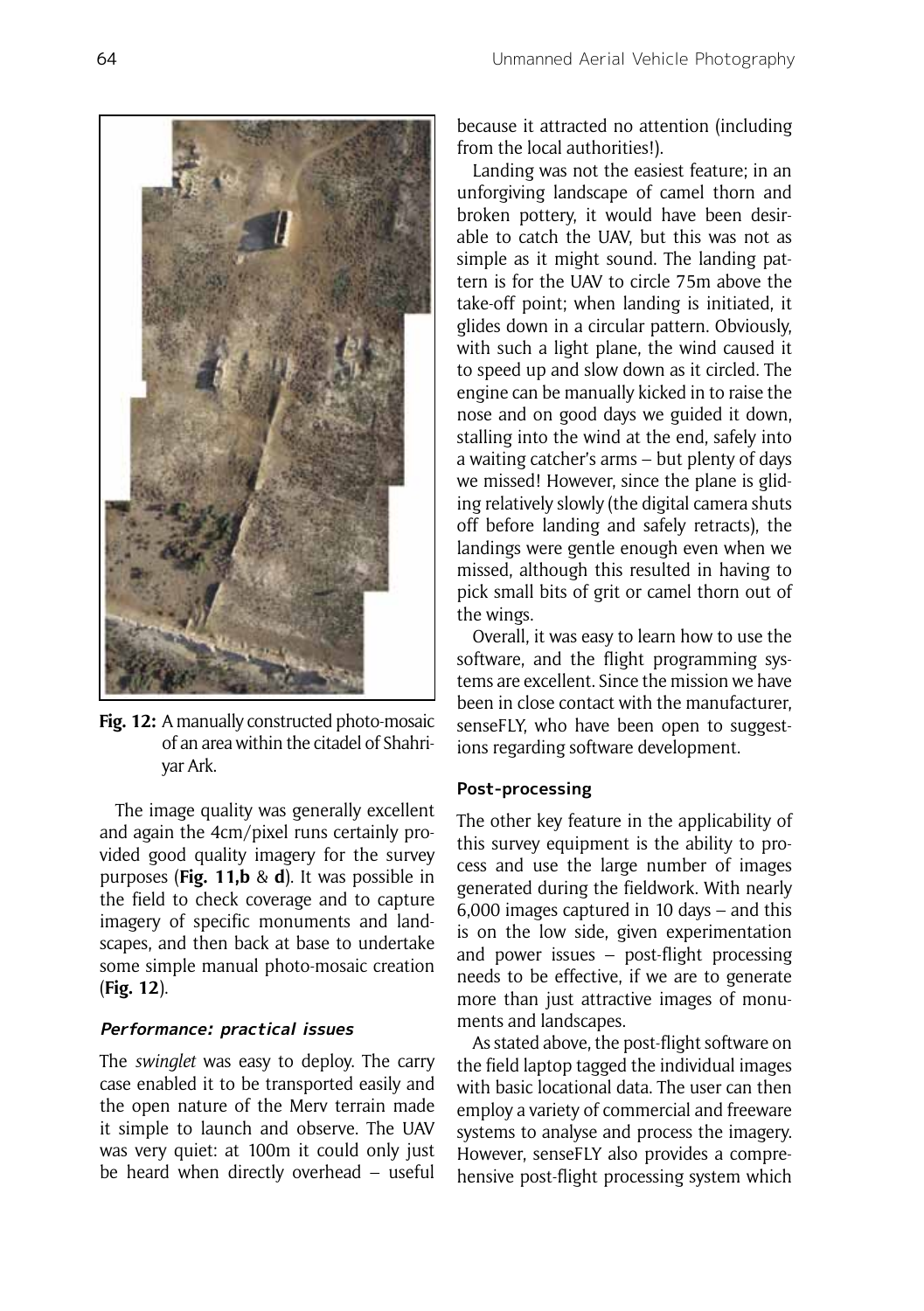

**Fig. 13:** A low resolution preview of the orthomosaic, as a kml within Google Earth, giving some indication of the coverage of the image, although not of its quality.

enables the creation of geo-referenced orthomosaics and digital elevation models (DEM). The software searches for 'matching points' by analysing all uploaded images, matching points and approximate values of the image position and orientation. These are all used in a bundle block adjustment to reconstruct the exact position and orientation of the camera for every acquired image. Based on this reconstruction the matching points are verified and their 3D coordinates calculated. The geo-reference system is WGS84, based on GPS measurements from the autopilot during the flight. Those 3D points are interpolated to form a triangulated irregular network in order to obtain the DEM. This DEM is used to project every image pixel and calculate the geo-referenced orthomosaic.<sup>7</sup>

With basic 2D processing one receives a geo-referenced orthomosaic in GeoTIF format, with UTM<sup>8</sup> coordinates (which can be opened with any standard image viewer, Google Earth, and GIS software), and a georeferenced orthomosaic in KML tile format.

With the pro 3D version one receives also:

- · a geo-referenced DEM (in both GeoTIF and ASCII format, using UTM coordinates)
- a 3D mesh model in OBJ format,<sup>9</sup> with texture coordinates to wrap the orthomosaic on top
- · and a collection of coloured cloud of points in PLY format,<sup>10</sup> which are provided in a local coordinate system
- · parameters exports (ASCII files containing camera parameters in local metric and geo-referenced coordinates)
- $\cdot$  ASCII files containing the 3D points in a compatible format for BINGO/ORIMA/ INPHO, for integration with traditional photogrammetry packages.

All the services come with useful postflight reports on the data, its accuracy and the processing.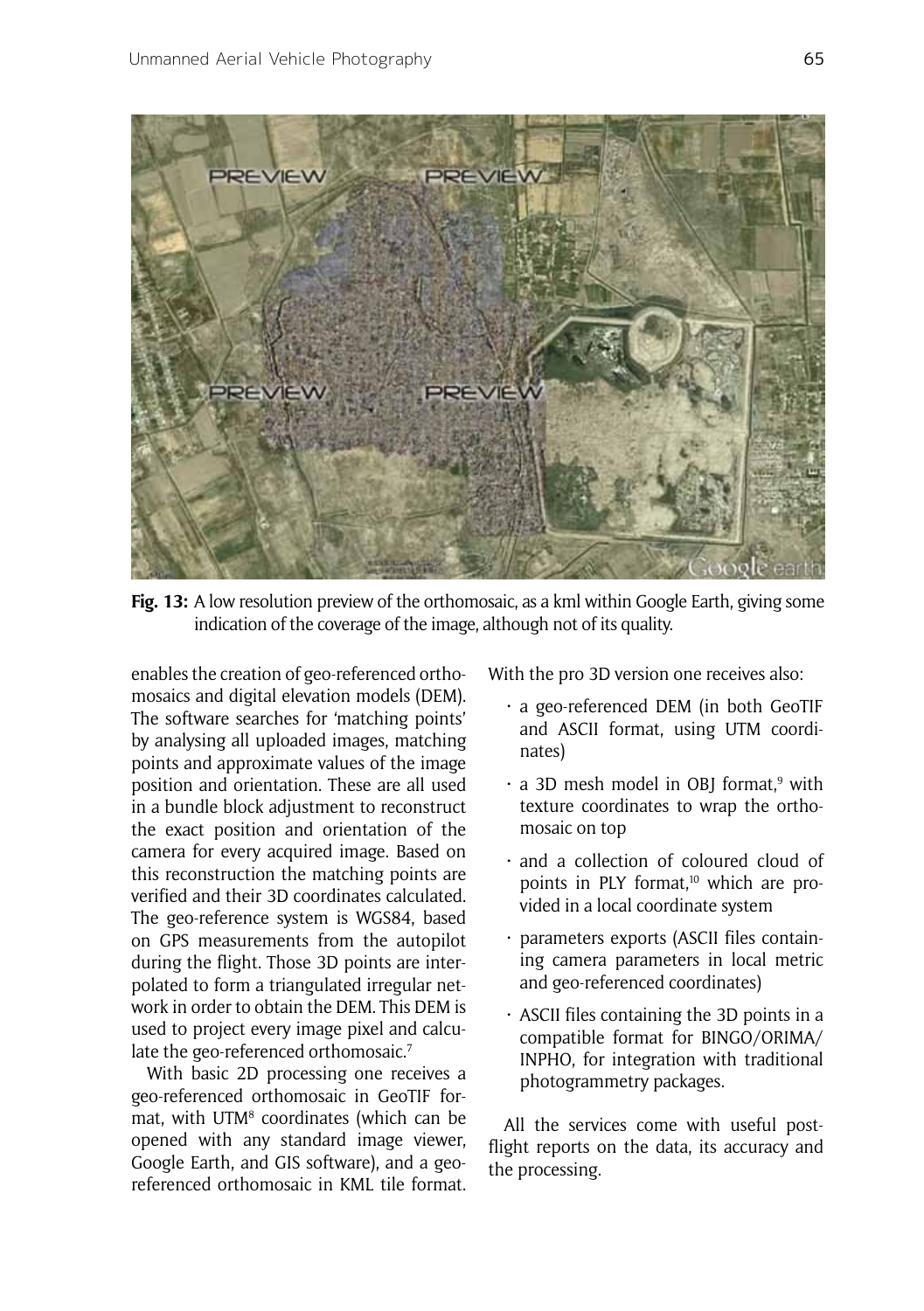The services at present cost about £6,500 per annum for unlimited use of the 3D system and about £1,600 for the 2D system. Alternatively, it can be paid for by project: for example, the 5.46km² area in the north of Merv, captured at 4cm/pixel resolution, would cost £556 to process through the basic 2D package and £2,266 in the full 3D package.

We have started to run the northern area through the post-flight software as part of a free trial run provided by the manufacturers, while we seek to gather resources for the full project. The orthomosaic generated used 2,007 out of the 2,073 original images, the others being discarded for a variety of reasons. The orthomosaic covers an area of 5.46km2 (546.3ha). The mean size of a pixel on the ground of the original images was computed at 4.29441cm. The total number of key-point observations for bundle block adjustment was 14,942,120; with 5,658,181 points for 3D bundle block adjustment. A low resolution preview of the orthomosaic as a kml within Google Earth gives some indication of the coverage of the image (**Fig. 13**).

#### **Conclusions**

Overall this has been an excellent opportunity to experiment with this type of aerial survey technology, on a major and complex archaeological landscape. One short season, which included a fair amount time getting used to the equipment, has yielded a significant amount of new imagery, with considerable potential for developing our approaches to mapping the medieval Islamic cityscape.

The UAV was simple to use and deploy, and produced excellent results. The 4cm/pixel coverage was considerably easier to plan and had significantly fewer problems with missing images (caused by vibrations or pitch/ roll issues), giving us a good quality orthomosaic coverage. It also demonstrated a strong potential to create an effective DTM of the intricate surface landscape of the cities, with its shallow mounds and depressions. It is hoped that we can raise the funds for the complete 3D project, to support the *Atlas of Islamic Merv*.

In the 2012 season we plan to capture the remaining Islamic landscape at 4cm/pixel resolution, and to experiment with lighting angles (times of day), the scale of overlap of flight runs, and higher level photography. We also plan to return in the Spring of 2013 to explore different weather and soil conditions.

#### **Acknowledgements**

This aspect of the Merv project was undertaken thanks to Prof. Thilo Rehren and UCL Qatar. UCL Qatar provided both the direct financial support to acquire the UAV, software and tablet computer, and also more general support for the Merv project. Immense thanks go to Jenny Elliott (at UCL Qatar) for expediting the purchase of the swinglet system, so that it could go into the field in 2011, and to Andrew Blogg (then at KOREC), for being so flexible about obtaining the equipment at such short notice and providing a pleasant day of training on the Lea Valley marshes (where, fittingly, in 1909, the Alliott Verdon Roe made the first all-British powered flight).

Special thanks to the excellent 2011 project team of Gaigysyz Joraev, Katie Campbell, Paul Wordsworth, (George) Alexis Pantos, Elise Thing, Leslee Michelson, Dave Gilbert and Nick Pearson. Particular thanks go to Gai, for his assistance in flying the plane, and to Hussein Abdullayev for his driving, patience and engineering skills.

We would not be able to undertake our work without our close partners in Turkmenistan, especially Dr Mukhammed Mamedov (Dept of Monument Protection of the Turkmenistan Ministry of Culture), and Rejeb Dzaparov (Director of the Ancient Merv State Park). I would also like to extend grateful thanks to the Park's skilled and dedicated staff, particularly Annamurat Razov and Merdan Jumanazarow.

Thanks also go to the *Japan Funds-in-Trust* project, implemented through the UNESCO World Heritage Centre, which established a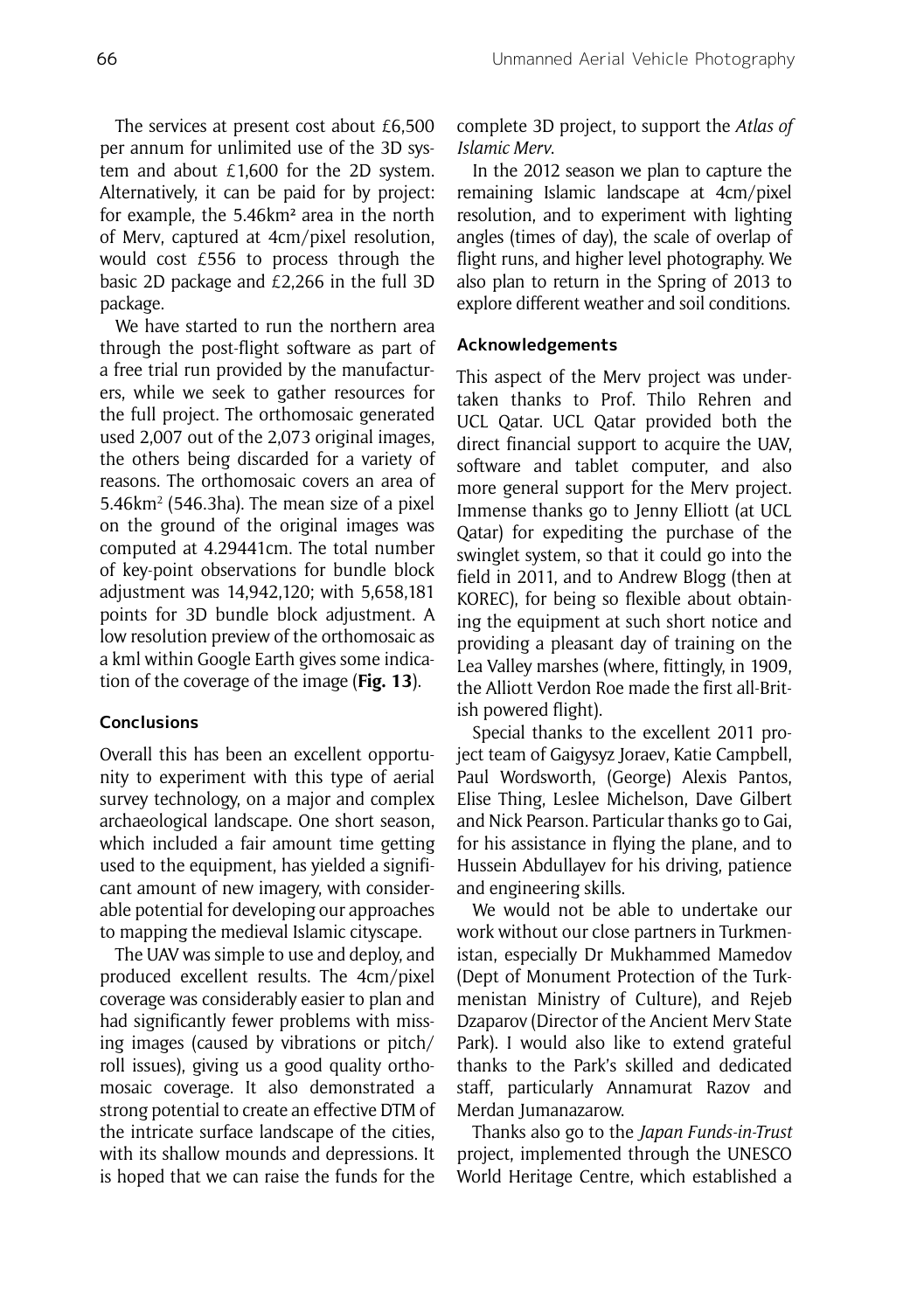programme to provide support for the documentation of Silk Roads sites in Central Asia, within the framework of the Silk Road World Heritage Serial and Transnational Nomination. Particular thanks to Prof. Kazuya Yamauchi (National Research Institute for Cultural Properties, Tokyo) for the original inspiration for the UNESCO programme; and to the UNESCO World Heritage Centre, and specifically to Feng Jing for his initial project organisation, Roland Lin Chih-Hung and Sheela Pimpare for their work organising and administering the overall project, and to Yuri Peshkov (UNESCO Almaty) for his help and support.

Special thanks to the British Embassy in Turkmenistan for their support of the project and in particular to the ambassador, Keith Allan, for arranging my visa (without which this survey would not have been possible), and for his – and his family's – considerable hospitality.

## **Notes**

- 1 The Institute of Archaeology's collaboration with the Turkmenistan Ministry of Culture stretches back to 1991, when the former Soviet Central Asian Republic of Turkmenistan gained independence. Ancient Merv, a State Archaeological Park, became a World Heritage Site in 1999. For background, see Herrmann (1999); for an introduction to the current project, see Williams (2004; 2007b).
- 2 The best were a series of 1:10,000 maps published by the Soviets in 1954, but these are variable in terms of accuracy; although they were explored as a possible base for geo-referencing the vertical APs, the lack of fit, coupled with the quality of the APs themselves, made this problematic.
- 3 In particular, the work of Prof. Danny Donoghue and Dr Nikolaos Galiatsatos (Dept of Geography, Durham University), and of Prof. Dominic Powlesland (Landscape Research Centre), in archaeological remote sensing; see also the UAV Special Interest Group, established by the Remote

Sensing and Photogrammetry Society, at http://rspsoc.org/information-zones/ sigs/uav/.

- 4 Manufactured by senseFly LLC (http:// www.sensefly.com) and marketed in the UK by KOREC (http://www.korecgroup. com/).
- 5 A geospatial mapping platform produced by Microsoft, at http://www.bing.com/ maps/.
- 6 The manufacturer, senseFLY, states that map data caching for offline use is forbidden by Google's license, and that Google Map background will be available in the future, but only with Internet connectivity which will not solve our problems in the field.
- 7 http://www.sensefly.com/applications/ mapping. This service is powered by Pix4D (Pix4UAV version v1.12289).
- 8 Universal Transverse Mercator coordinate system is a 2-dimensional Cartesian coordinate system.
- 9 An open geometry definition file format, widely adopted by 3D graphics applications.
- 10 A widely used polygon file format for storing graphical objects which are described as a collection of polygons.

## **References**

- **Anderson, C** 2012 Here come the UAVs. *Wired,* August 2012 (UK edition): 127–133.
- **Chandler, T** 1987 *Four Thousand Years of Urban Growth: An Historical Census.* The Edwin Mellen Press. Data available at http://irows.ucr.edu/research/citemp/ citemptoc.htm.
- **Chase-Dunn, C** and **Willard, A** 1993 *Systems of Cities and World-Systems: Settlement Size Hierarchies and Cycles of Political Centralization, 2000 BC - 1988 AD*. Available at http://www.irows.ucr.edu/ papers/irows5/irows5.htm.
- **Herrmann, G** 1999 A Central Asian city on the Silk Road: ancient and medieval Merv. *Archaeology International* 1997/98: 32–36, DOI: http://dx.doi.org/10.5334/ai.0110.